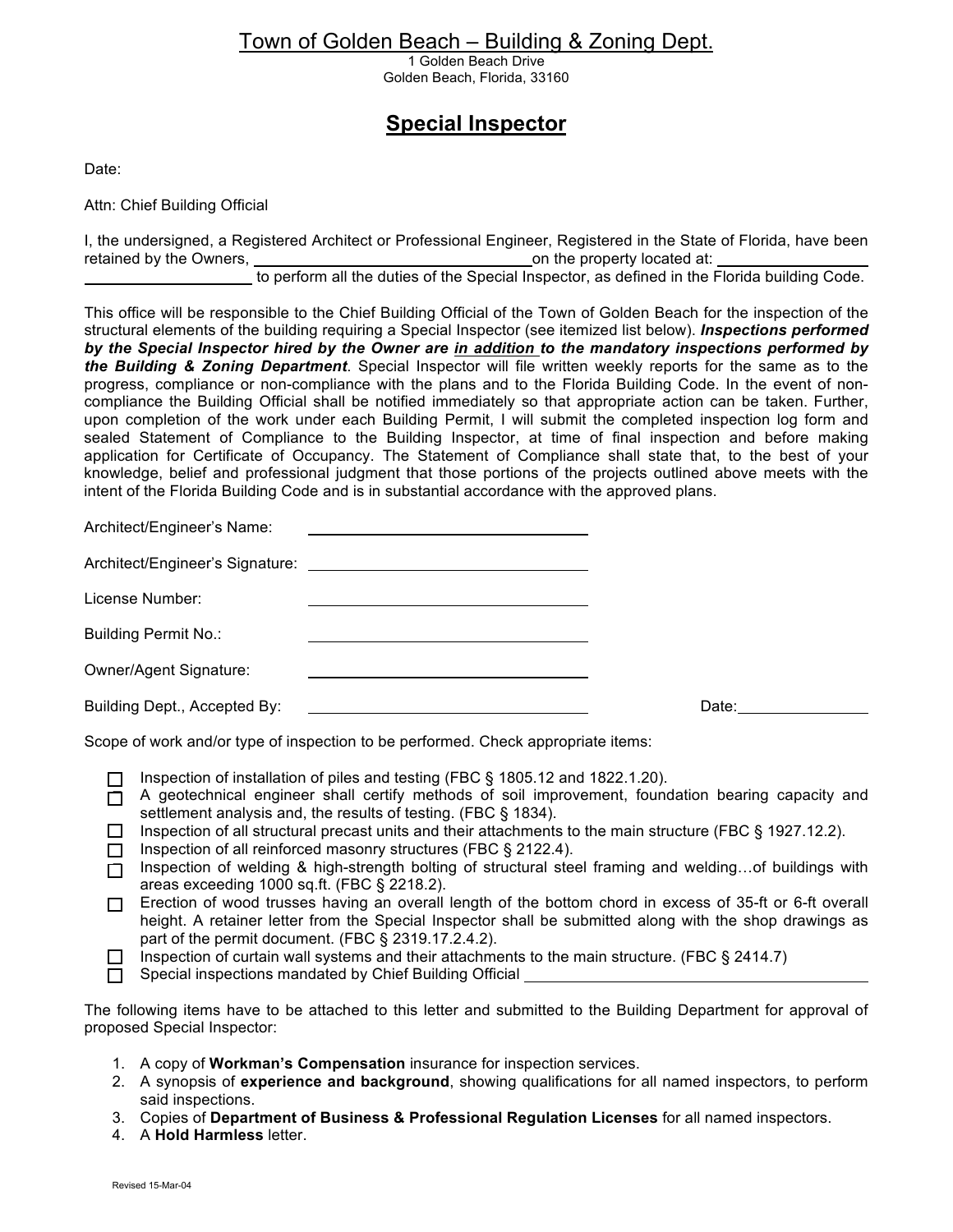#### **SAMPLE FORMAT This Form is for used by the Architect and/or Engineer of record. Prepare this document on the letterhead of the responsible party.**

#### **"STATEMENT OF INSPECTIONS"**

[Date]

Town of Golden Beach 1 Golden Beach Drive Golden Beach, Fl. 33160

Re: [Owners' Name, Project Address, Permit No., Contractor Name]

Dear Building Official:

**I [Architect or Engineer],** having performed and approved the required inspections, as indicated in the attached approved inspection log, hereby attest that to the best of my knowledge, belief and professional Judgment, the structural and envelope components of the above referenced structure are in compliance with the approved plans and other approved permit documents. I also attest to the best of my knowledge, belief and professional judgment, that the approved permit plans represent the as-built condition of the structural and envelope component of said structure.

This document is being prepared in accordance with the Florida Building Code and is being submitted to the Town of Golden Beach Building & Zoning Department at the time of the final inspection for the above referenced structure.

Should you have any questions or need any additional information, please do not hesitate to contact me.

Sincerely,

(signature of license holder) Name: License No. (seal) Company Name: (if applicable)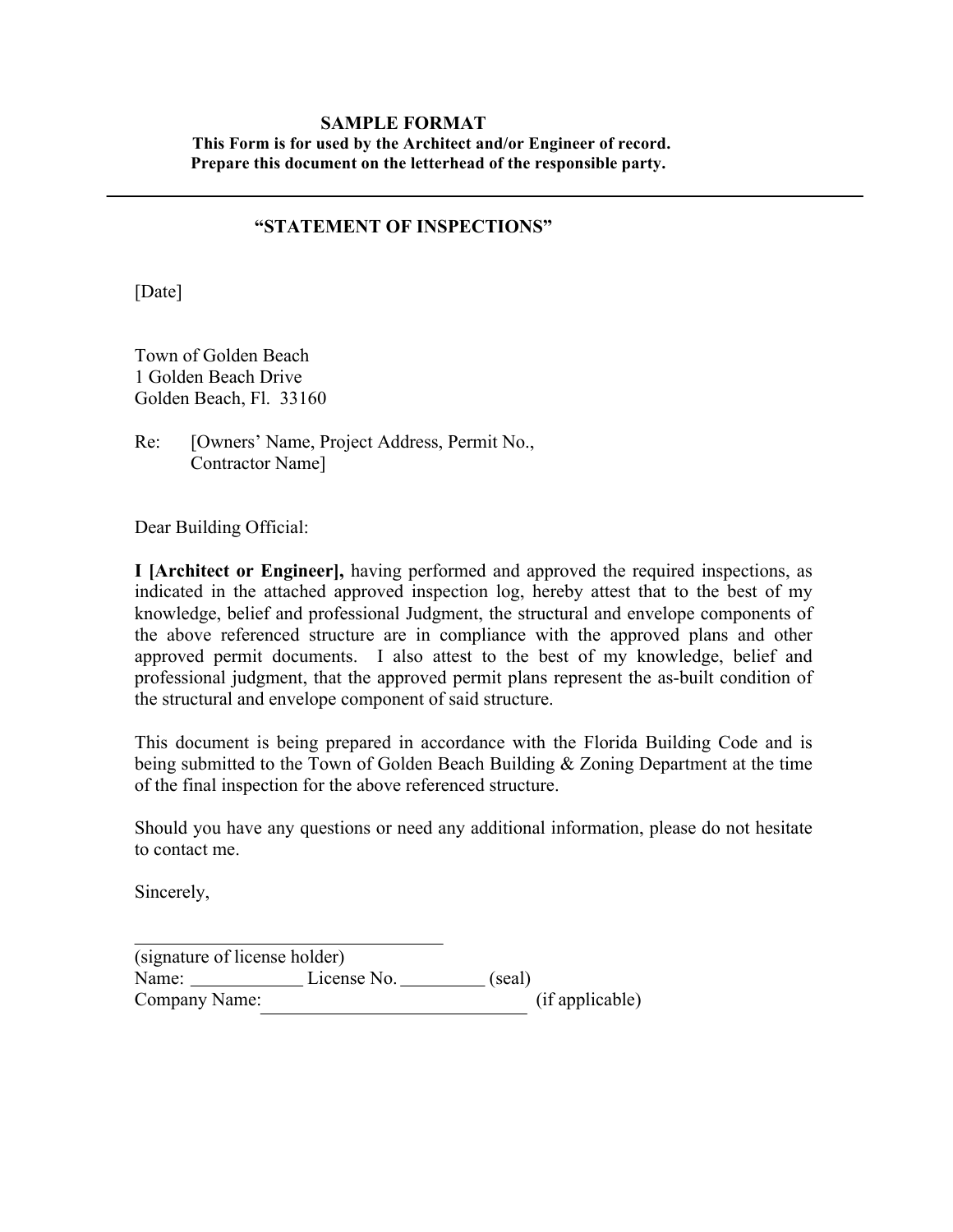#### Town of Golden Beach Building & Zoning Department

#### **Special Inspector Inspection Log**

| Project:     | Inspector's Name                                  |  |
|--------------|---------------------------------------------------|--|
| Address:     | Or Name of Firm:<br>Date of:<br>First Inspection: |  |
| Contractor:  | Last Inspection:                                  |  |
| Permit No.   |                                                   |  |
| Plans Title: |                                                   |  |

Prepared By:

All inspections performed by the Special Inspector under the above permit must be logged in on the same day of the inspection on this form, which must be displayed in a convenient location on the site for reference by officials from The Town of Golden Beach Building & Zoning Department. This completed form must be submitted to The Town of Golden Beach Building & Zoning department with the Statement of Compliance, upon completion of all work in order to obtain a final inspection and Certificate of Use and Occupancy. *A separate log is to be maintained for each permit.*

#### INSPECTION PROGRESS REPORT

| Inspection | Construction | <b>Work</b>  | Inspector's Name |          |
|------------|--------------|--------------|------------------|----------|
| Date       | Phase:       | Description: | Approved         | Rejected |
|            |              |              |                  |          |
|            |              |              |                  |          |
|            |              |              |                  |          |
|            |              |              |                  |          |
|            |              |              |                  |          |
|            |              |              |                  |          |
|            |              |              |                  |          |
|            |              |              |                  |          |
|            |              |              |                  |          |
|            |              |              |                  |          |

Special Inspector

I assume full responsibility for the accuracy of my inspections and hold the Town of Golden Beach harmless in the event that an oversight, omission or error leads to damage, claims, lawsuits, or demands of liability.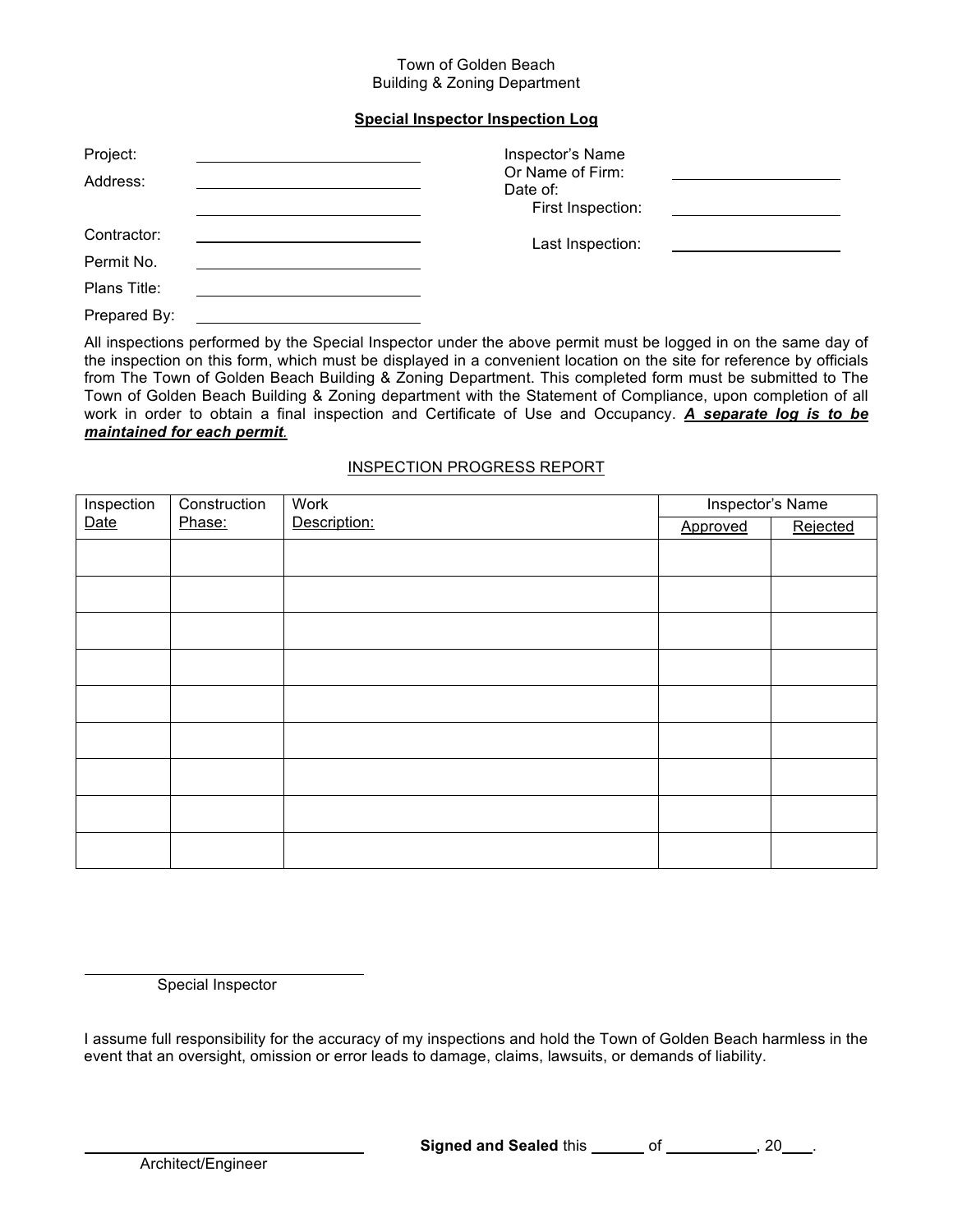# SAMPLE FORM

#### LOG OF SPECIAL INSPECTIONS

Architect/Engineer:\_\_\_\_\_\_\_\_\_\_\_\_\_\_\_\_\_\_\_\_\_\_\_\_ Contractor:\_\_\_\_\_\_\_\_\_\_\_\_\_\_\_\_\_\_\_\_\_\_\_\_\_\_\_

Permit Number:\_\_\_\_\_\_\_\_\_\_\_\_\_\_\_\_ Job Site Address:\_\_\_\_\_\_\_\_\_\_\_\_\_\_\_\_\_\_\_\_\_

| DATE:               | APPROVED BY       |  |
|---------------------|-------------------|--|
| TYPE OF INSPECTION: | <b>FOUNDATION</b> |  |
| COMMENTS:           |                   |  |
|                     |                   |  |
|                     |                   |  |

| DATE:                      | <b>APPROVED BY</b> |  |
|----------------------------|--------------------|--|
| <b>TYPE OF INSPECTION:</b> | <b>REINFORCING</b> |  |
| COMMENTS:                  |                    |  |
|                            |                    |  |
|                            |                    |  |

| DATE:                       | APPROVED BY                    |  |
|-----------------------------|--------------------------------|--|
| <b>ITYPE OF INSPECTION:</b> | SHEATHING, BRACING, ROOF TRUSS |  |
| COMMENTS:                   |                                |  |
|                             |                                |  |

| <b>IDATE:</b>               | APPROVED BY       |  |
|-----------------------------|-------------------|--|
| <b>ITYPE OF INSPECTION:</b> | WINDOWS AND DOORS |  |
| <b>COMMENTS:</b>            |                   |  |

| DATE:                      | APPROVED BY |  |
|----------------------------|-------------|--|
| <b>TYPE OF INSPECTION:</b> | AS BUILT    |  |
| COMMENTS:                  |             |  |
|                            |             |  |
|                            |             |  |
|                            |             |  |

| DATE:                      | <b>APPROVED BY</b> |
|----------------------------|--------------------|
| <b>TYPE OF INSPECTION:</b> | OTHER (SPECIFY)    |
| <b>COMMENTS:</b>           |                    |
|                            |                    |
|                            |                    |
|                            |                    |

| DATE:                                   | <b>APPROVED BY</b> |  |
|-----------------------------------------|--------------------|--|
| <b>TYPE OF INSPECTION:</b><br>COMMENTS: | OTHER (SPECIFY)    |  |
|                                         |                    |  |
|                                         |                    |  |
|                                         |                    |  |